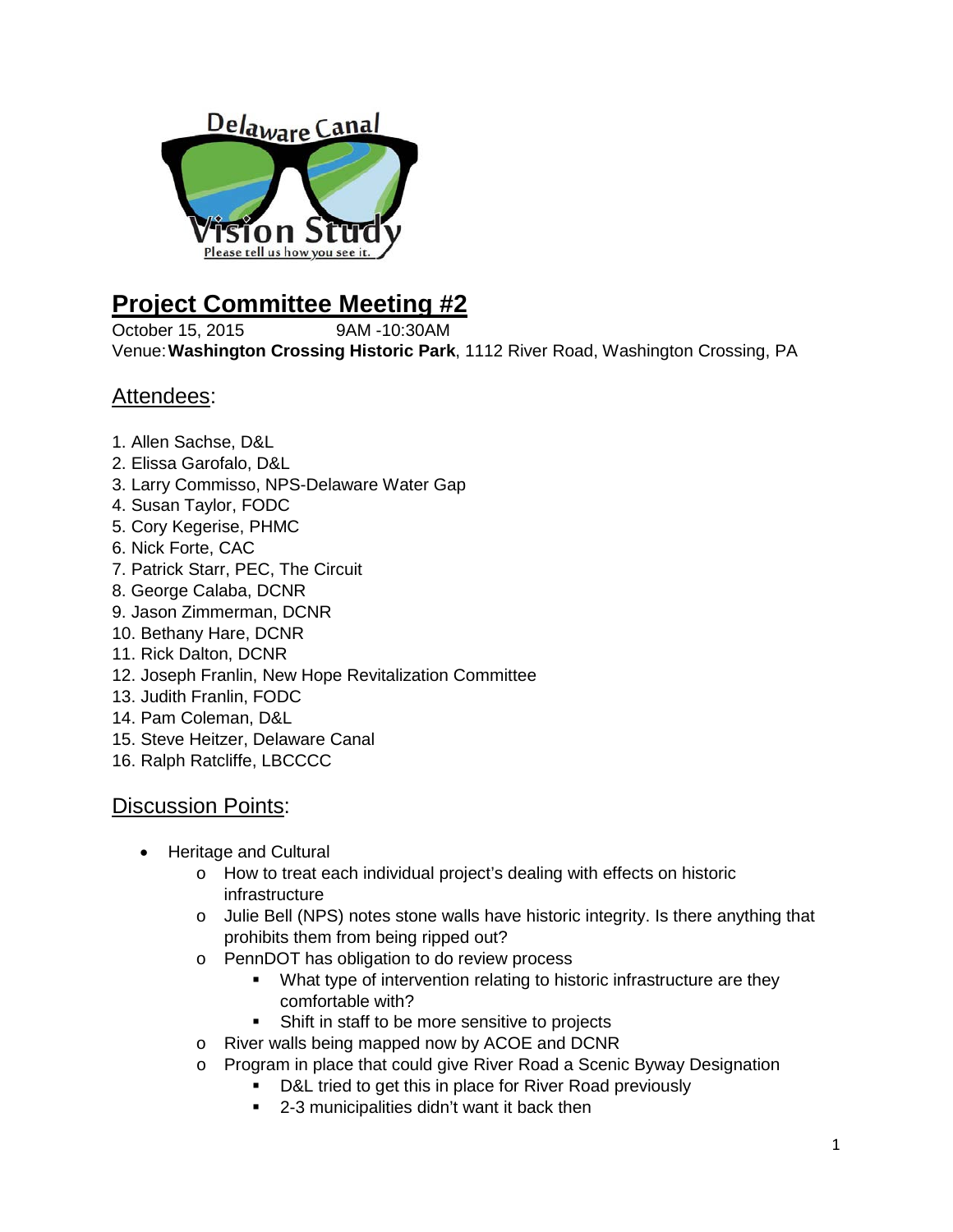- **Jersey side (Route 29) has Scenic designation**
- Only thing River Road has is a PA "Scenic Highway" designation
- o Stone from River Road walls disappeared when repairs were done below Point **Pleasant**
- o What about a Memorandum of Agreement (MOA) between PennDOT and DCNR to retain historic material
- o Current MOA in place deals with bridges
	- **If a bridge has a stone abutment, it has to be based with cut stone**
- o Emergency repairs-PennDOT needs convincing from jurisdictional entities
- o Survey of historic features
	- PennDOT District 6-currently in process
	- This survey was asked for at the bureau level-topic that affects agency
	- **Purpose was to look at the NRHP designation and attempt to inventory** the infrastructure to determine if its historic
	- Would be valuable for D&L to comment on this Survey
	- **Private enterprise is also affected**
	- This survey is being done because of questions about the period of significance as there were looser regulations in the 1970s when NRHP designation was established
	- Final result of outcome-official document or study
	- **Ask Marguerite Quinn to get us in touch**
	- **How does public participate in this process? Could be recommendation**
	- Rick Dalton can forward it to D&L
- o Canal section under the PA Turnpike bridge
	- Not part of NHL status
	- Can abutments be moved?
	- **Turnpike precedes landmark status-how does it get treated?**
	- Ralph Ratcliffe has been in touch with Emma Diehl (PHMC)-has to be another way than using Landmark status to treat this Canal section
- o Drill rig at proposed pipeline location on towpath in Durham-core boring week of 10/12
- o Canal section underneath Route 1 bridge
	- Suggested it could be moved over and Canal could be there
	- Ditch was put in but Canal can be moved over
	- Columns of Route 1 in middle of Canal put in 1990s
	- Accessory waterway was created which goes right around columns
	- Railroad ROW also present
- **Environment** 
	- o Fish stocking-only being stocked in lower end
	- o General budget from DCNR
		- Need for public meetings
		- **People need to see where money is going**
- Business and Tourism
	- o Money spent on attractions along corridor
		- Concentration of spending in the north and at Washington Crossing
		- National Heritage Areas report showed overall economic impact of \$250 million along Corridor
		- Part of economic picture in this part of PA
	- o Canal as organizing tool